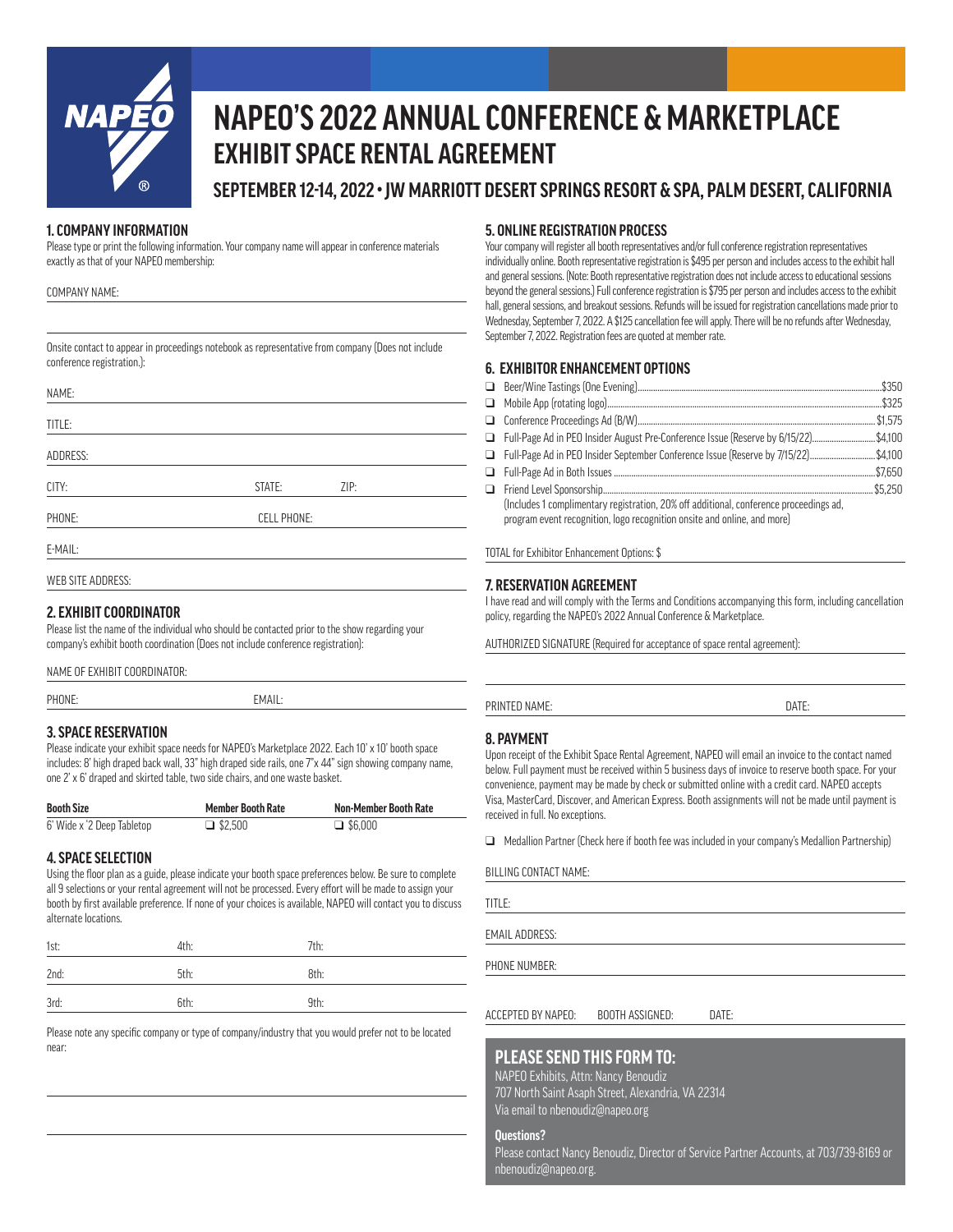# **NAPEO'S MARKETPLACE 2022 TERMS & CONDITIONS**

**1. SHOW OBJECTIVE:** NAPEO's Marketplace is a trade show providing an opportunity for suppliers and vendors to market products and services to the professional employer services/HR outsourcing industry. The National Association of Professional Employer Organizations (NAPEO) will determine the appropriateness of products and services, and may, in its sole discretion, prohibit display of products or services that do not meet the show objectives.

**2. CONDITIONS OF ELIGIBILITY:** NAPEO reserves the sole right to determine the eligibility of any company wishing to exhibit. All products and services to be exhibited must be related to the practice and profession of the professional employer or staffing industry. NAPEO may deny or revoke eligibility based on a violation of any policy set forth in these terms and conditions or in the exhibitor prospectus, or for any action determined by NAPEO to detract from the character of the show.

**3. EXHIBIT SPACE RENTAL AGREEMENT:** The exhibit space rental agreement, these rules and regulations, and any other rules and regulations adopted by NAPEO shall, upon acceptance of NAPEO, constitute the agreement between NAPEO and exhibitor and is hereinafter referred to as the application and/or agreement. Submission of an exhibit space rental agreement and payment are required for exhibit space to be assigned, but do not guarantee that exhibit space will be assigned.

**4. EXHIBITOR RESPONSIBILITY CLAUSE:**To the fullest extent permitted by law, the person/legal entity described as "Exhibitor" in this clause and in this exhibitor contract (regardless whether such person/legal entity is also described as "Exhibitor" in this contract) hereby assumes the entire responsibility and liability for losses, damages, and claims arising out of exhibitor's activities including, without limitation, transportation, placement, removal or display of exhibits and drayage on the Hotel premises and will indemnify, defend, and hold harmless NAPEO, the JW Marriott Desert Springs Resort & Spa, Palm Desert, CA ("Hotel"), its owner, and its management company, as well as their respective agents, servants, and employees from any and all such losses, damages and claims. Exhibitor agrees to obtain and maintain during the use of the exhibition premises, Comprehensive General Liability Insurance, including contractual liability covering the Exhibitor's indemnity obligations in this clause. Such insurance shall be in the amount of not less than \$1,000,000 combined single limit for personal injury and property damage. The Exhibitor understands that neither the Group nor the Hotel Parties maintain insurance covering the Exhibitor's property and it is the sole responsibility of the Exhibitor to obtain such insurance.

**5. EXHIBITOR REPRESENTATIVE/COORDINATOR:** The signer of the exhibit space rental agreement shall be the official representative of the exhibiting company and shall have the authority to act on behalf of the exhibitor in all matters relating to Marketplace 2022. Information regarding the show will be sent only to the exhibitor coordinator. It is the responsibility of the exhibitor coordinator to forward applicable materials to other booth representatives within the company.

**6. APPLICATIONS AND FEES:** Applications for exhibit space shall be subject to the approval of NAPEO. NAPEO reserves the right to reject applications for space with or without cause if NAPEO determines it to be in the best interest of Marketplace 2022. Full payment must accompany the application to reserve a location. Exhibitors will not be allowed to set up until the exhibit fee and/or any other outstanding balance fees are paid in full.

**7. CANCELLATIONS:** All cancellations must be made in writing. Twenty-five percent of the booth price will be refunded if the booth space is canceled prior to July 1, 2022. NAPEO shall not be liable for any interest on any amount refunded.

**8. SPACE ASSIGNMENTS:** Exhibitor's desired space assignment shall be indicated on the Exhibit Space Rental Agreement and shall be subject to approval by NAPEO. NAPEO reserves the right to rearrange exhibitors, adjust the floor plan, or modify sponsored events and related benefits to adapt to changing conditions to accommodate the best interest of Marketplace 2022. The floor plan maintained by NAPEO shall be the official floor plan of Marketplace 2022. Changes by NAPEO may occur at any time, including prior to the space assignment, to accommodate the needs of Marketplace 2022.

**9. SUBLETTING SPACE:** No exhibitor shall assign, sublet or apportion the whole or any part of the space assigned, or have representatives, equipment, or materials from other companies than its own firm in the said exhibit space without the prior written consent of NAPEO.

**10. ADMISSION REGULATIONS:** Admission to Marketplace 2022 will be by official NAPEO registration badges only. Badges must be worn at all times, including during set-up and tear-down. Clients and guests of exhibitors must register with NAPEO and pay appropriate fees to enter the exhibit hall at any time. Exhibitor personnel will be allowed to enter the hall 30 minutes prior to each exhibit session to set-up or prepare their displays. Exhibitors may not occupy their exhibit space outside of scheduled exhibit or set-up hours. Exhibitor personnel must exit the exhibit areas within 15 minutes of the stated close of the show on each day. Non-exhibitors will be allowed on the trade show floor only during specified show hours. The exhibit space may not be used as a meeting place outside of scheduled exhibit hours.

**11. SET-UP:** All displays must be in place and display materials, cartons, and refuse removed from the aisles by 3:00 pm, September 12, 2022. Shipments of displays and exhibit materials arriving prior to the first set-up day must be sent to the official show service contractor and must arrive prepaid. No shipments will be accepted at the show site prior to the first set-up day. Exhibitors will be solely responsible for any and all charges related to the shipment and handling of freight delivered to and from the service contractor and/or the show site. If erection of any crated exhibit has not started 1 hour prior to the opening of the trade show and no arrangements for set-up have been made, NAPEO shall order the exhibit to be erected and the exhibitor will be billed for and agrees to pay for all charges incurred. NAPEO shall not be liable for any damages that may occur during this exhibit set-up. Any space not claimed and occupied prior to 3:00 pm, September 12, 2022, for which no special arrangements have been made, may be resold or reassigned by NAPEO without obligation on the part of NAPEO for any refund whatsoever.

**12. TEAR DOWN:**The exhibitor shall not dismantle its display or begin tear-down prior to the close of Marketplace 2022 at 6:30 pm on Tuesday, September 13, 2022. Exhibitors agree that premature tear-down detracts from the overall merit of the show. In the event an exhibitor begins to tear down prior to the published close time of the show, exhibitor may forfeit all accumulated points used for booth selection in future NAPEO shows and/or may be denied the opportunity to exhibit with NAPEO in future shows. Exhibitor agrees to dismantle its display as soon as practical after the end of Marketplace 2022. Exhibitor further agrees to indemnify and hold NAPEO harmless against any and all claims which may arise by virtue of damage to the premises caused by exhibitor's display. Exhibitor personnel must remain in the exhibit area until the exhibitor's display materials are secured. All products should be securely packed before leaving the exhibit. NAPEO and the Official Exhibit Decorating Firm cannot assume responsibility for any exhibit materials left unattended in the exhibit hall during move-out. In no event shall an exhibitor allow its display materials to remain in the exhibit areas after 10:00 am on September 14, 2022. If such display or materials remain on the premises after such time, NAPEO may remove same, and exhibitor shall be liable for any fees and agrees to pay all costs for dismantling and storage. NAPEO shall not be liable for any damage to the display or materials due to their removal or storage.

**13. OPERATION AND CONDUCT:** Exhibitors are not allowed to obstruct the view, occasion injury to or adversely affect the displays of other exhibitors. Attendants, models, robots or other employees must confine their activities to the exhibit space occupied by the